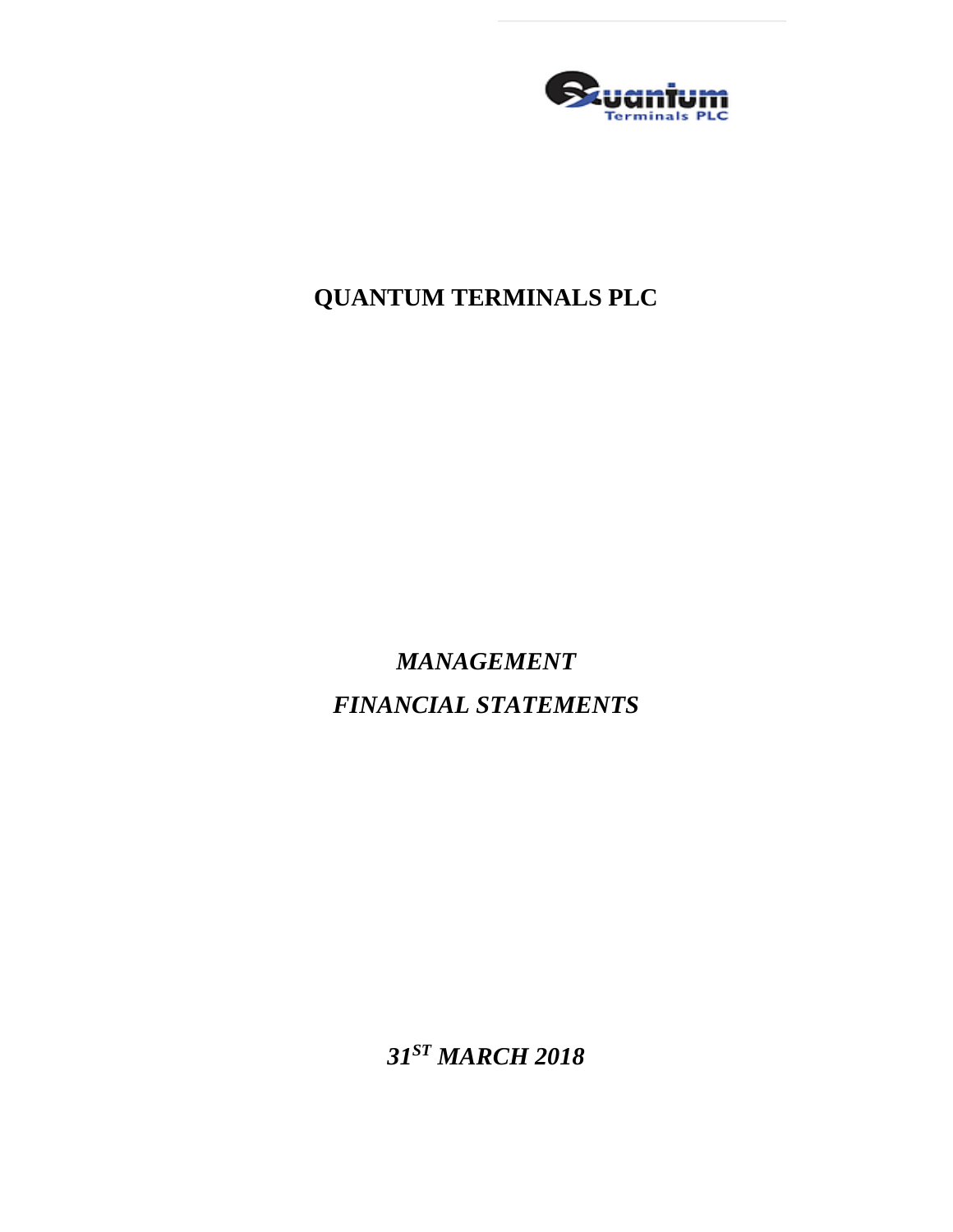### **TABLE OF CONTENT**

|                                          | Page |
|------------------------------------------|------|
| Corporate Information                    | 2    |
| <b>Statement of Financial Position</b>   | 3    |
| <b>Statement of Comprehensive Income</b> | 4    |
| <b>Statement of Changes in Equity</b>    | 5    |
| <b>Statement of Cash Flows</b>           | 6    |
| Notes to the Financial Statements        | 7-18 |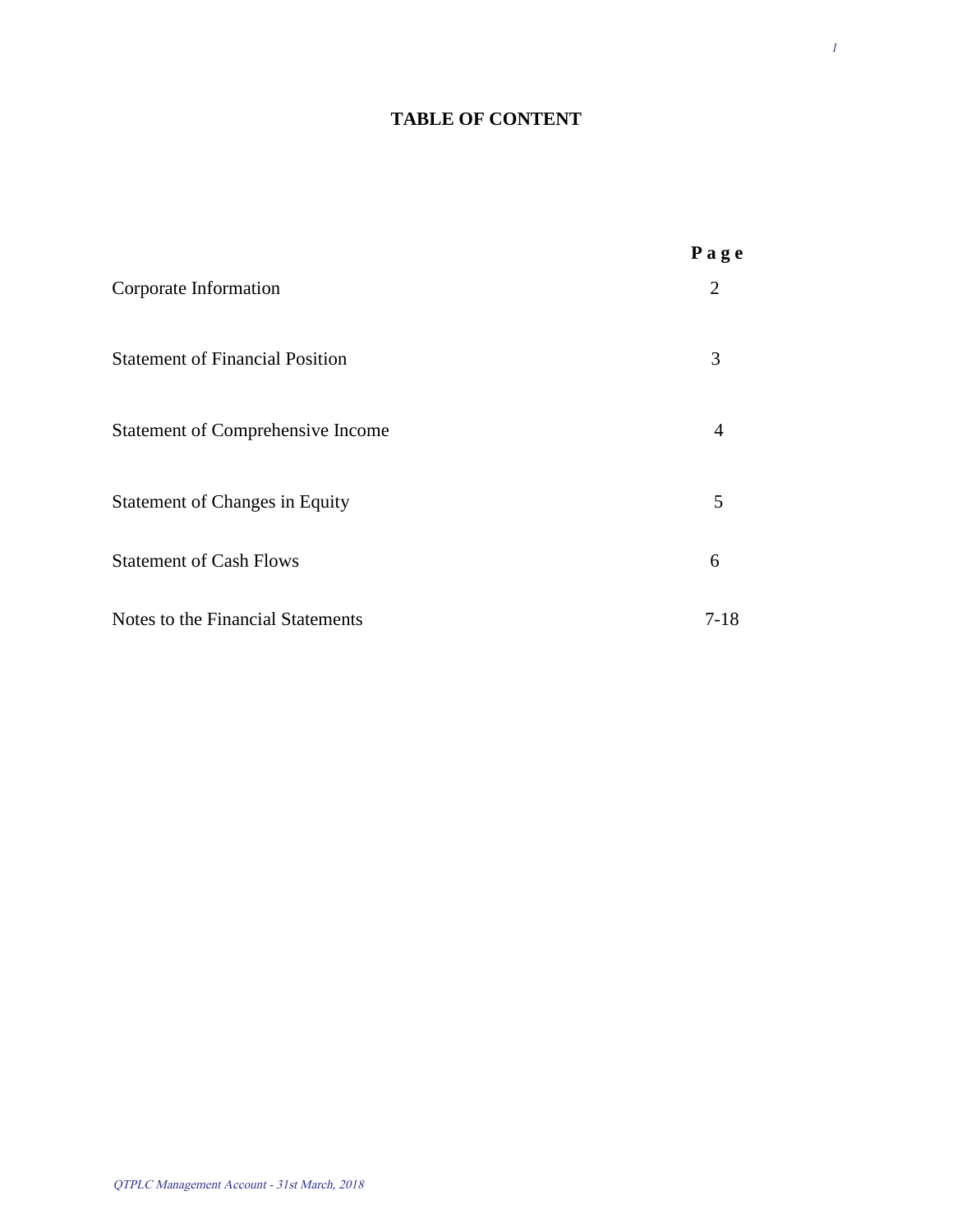# **QUANTUM TERMINALS PLC CORPORATE INFORMATION**

| <b>BOARD OF DIRECTORS</b> | Emmanuel Egyei-Mensah - Executive Chairman<br>Felix Gyekye<br>Amma Addo-Fening<br>Abena Amoah                                                                                              |
|---------------------------|--------------------------------------------------------------------------------------------------------------------------------------------------------------------------------------------|
| <b>REGISTERED OFFICE</b>  | E17/9 Ablade Road, Kanda<br>P. O. Box CT 4377<br>Cantonments<br>Accra                                                                                                                      |
| <b>SECRETARY</b>          | Damaris Tanoh-Rivers<br>E17/9 Ablade Road, Kanda<br>P. O. Box CT 4377<br>Cantonments<br>Accra                                                                                              |
| <b>AUDITOR</b>            | <b>KPMG</b><br><b>Chartered Accountants</b><br>13 Yiyiwa Drive<br>Abelenkpe<br>P.O. Box GP 242<br>Accra                                                                                    |
| <b>BANKERS</b>            | Stanbic Bank Ghana Limited<br><b>Standard Chartered Bank Ghana Limited</b><br>Unibank Ghana Limited (Bond Trustees)<br><b>Guaranty Trust Bank Ghana Limited</b><br><b>CAL Bank Limited</b> |

First Atlantic Bank Limited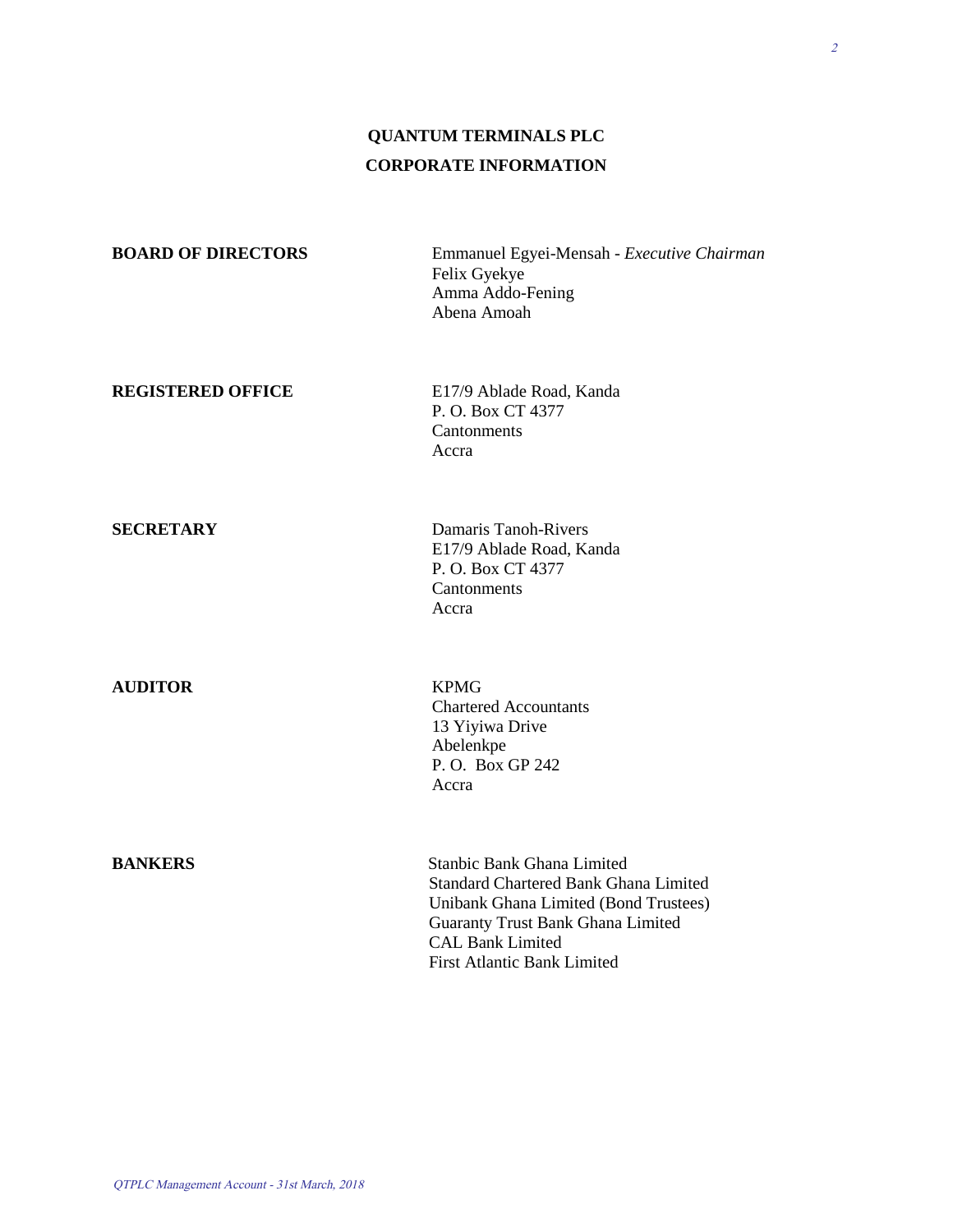## **STATEMENT OF FINANCIAL POSITION AS AT 31ST MARCH, 2018**

|                                     | <b>Notes</b> | <b>Mar-2018</b> | <b>Mar-2017</b> |
|-------------------------------------|--------------|-----------------|-----------------|
|                                     |              | <b>GHS</b>      | <b>GHS</b>      |
| <b>ASSETS</b>                       |              |                 |                 |
| Property, Plant and Equipment       | 5            | 79,290,973      | 98,756,028      |
| Work-In-Progress                    | 6            | 1,535,985       | 160,332         |
| <b>Project Development Cost</b>     | 7            | 21,000          | 1,032,401       |
| Investments                         | 8            | 0               | 99,390,000      |
| <b>Related Party Receivable</b>     | 19           | 137,282,651     | 10,856,201      |
| <b>Non Current Assets</b>           |              | 218,130,608     | 210,194,961     |
| Inventory                           | 9            | 75,541          | 71,659          |
| <b>Restricted Cash</b>              | 10           | 24,256,337      | 1,895,820       |
| <b>Trade Receivables</b>            | 11           | 2,052,131       | 1,454,527       |
| <b>Other Receivables</b>            | 12           | 619,337         | 1,666,548       |
| Prepayments                         | 13           | 4,208,779       | 256,121         |
| Cash and Bank                       | 14           | 546,386         | 297,344         |
| <b>Current Assets</b>               |              | 31,758,511      | 5,642,019       |
| <b>Total Assets</b>                 |              | 249,889,119     | 215,836,980     |
| <b>EQUITY</b>                       |              |                 |                 |
| <b>Current Year Earnings</b>        |              | 252,315         | 3,069,915       |
| Deposit for Shares                  |              | 47,292,758      | 35,100,000      |
| Reserves                            |              | 30,682,189      | 33,778,034      |
| <b>Stated Capital</b>               |              | 70,000,000      | 70,000,000      |
| <b>Retained Earnings</b>            |              | 36,205,013      | 15,213,190      |
| <b>Total Equity</b>                 |              | 184,432,276     | 157, 161, 139   |
| <b>LIABILITY</b>                    |              |                 |                 |
| Long-Term Debt                      | 17           | 43,176,716      | 17,062,380      |
| <b>Deferred Liabilities</b>         | 18           | 13,947,850      | 13,524,754      |
| <b>Related Party Payable</b>        | 20           | (0)             | 5,057,032       |
| <b>Non Current Liabilities</b>      |              | 57,124,566      | 35,644,166      |
| Project, Trade And Other Payables   | 15           | 8,332,277       | 17,344,215      |
| Short-Term Loans                    | 16           | 0               | 5,687,460       |
| <b>Current Liabilities</b>          |              | 8,332,277       | 23,031,675      |
| <b>Total Liabilities</b>            |              | 65,456,843      | 58,675,841      |
| <b>Total Equity and Liabilities</b> |              | 249,889,119     | 215,836,980     |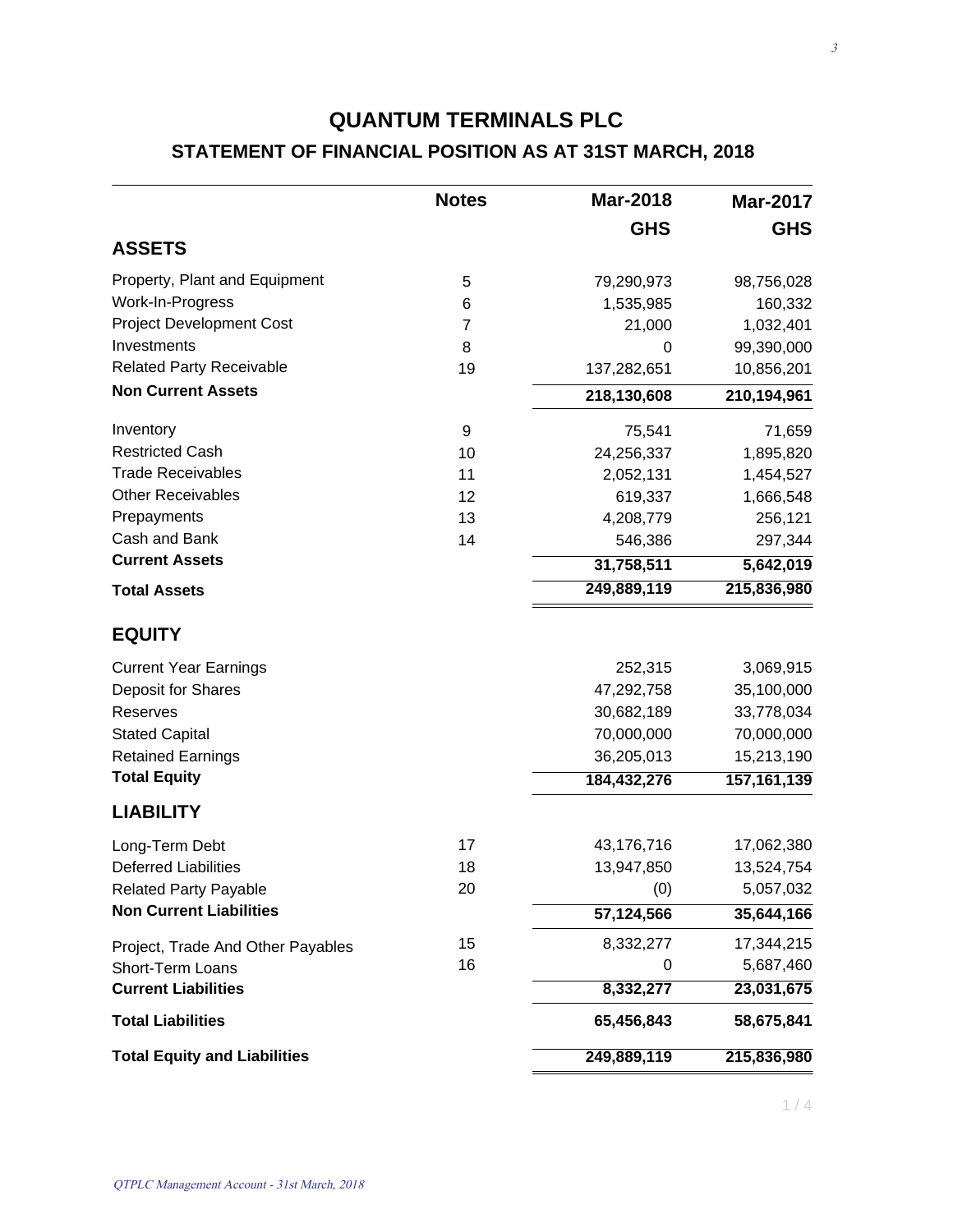|                                              | <b>Notes</b> | <b>Mar-2018</b> | <b>Mar-2017</b> |
|----------------------------------------------|--------------|-----------------|-----------------|
|                                              |              | <b>GHS</b>      | <b>GHS</b>      |
| <b>Continuing Operations</b>                 |              |                 |                 |
| Revenue                                      | 24           | 961,687         | 757,044         |
| <b>Direct Operational Cost</b>               | 25           | (380, 972)      | (418, 727)      |
| Depreciation of Plant & Machinery            | 26           | (948, 736)      | (957, 723)      |
| Gross Profit / (Loss)                        |              | (368, 021)      | (619, 406)      |
| Other Income                                 | 27           | 4,403,847       | 6,697,098       |
| <b>General &amp; Administrative Expenses</b> | 28           | (1,314,719)     | (1,038,449)     |
| Depreciation & Amortization of Other PPE     | 29           | (361, 258)      | (356, 348)      |
| <b>Earnings Before Interest &amp; Tax</b>    |              | 2,359,848       | 4,682,895       |
| Foreign Exchange Gain/(Loss)                 | 30           | (12,982)        | (399, 871)      |
| <b>Finance Cost</b>                          | 31           | (2,094,551)     | (1, 213, 109)   |
| <b>Net Finance Cost</b>                      |              | (2, 107, 533)   | (1,612,980)     |
| <b>Profit before Tax</b>                     |              | 252,315         | 3,069,915       |
| <b>Profit from Continuing Operations</b>     |              | 252,315         | 3,069,915       |
| <b>Discontinued Operations</b>               |              |                 |                 |
| <b>Profit for the Year</b>                   |              | 252,315         | 3,069,915       |
| <b>Other Comprehensive Income</b>            |              |                 |                 |
| Other Comprehensive Income for year          |              | $\bf{0}$        | $\bf{0}$        |
| <b>Total Comprehensive Income</b>            |              | 252,315         | 3,069,915       |
|                                              |              |                 |                 |
|                                              |              |                 |                 |

#### **STATEMENT OF COMPREHENSIVE INCOME FOR THE PERIOD ENDED 31ST MARCH, 2018**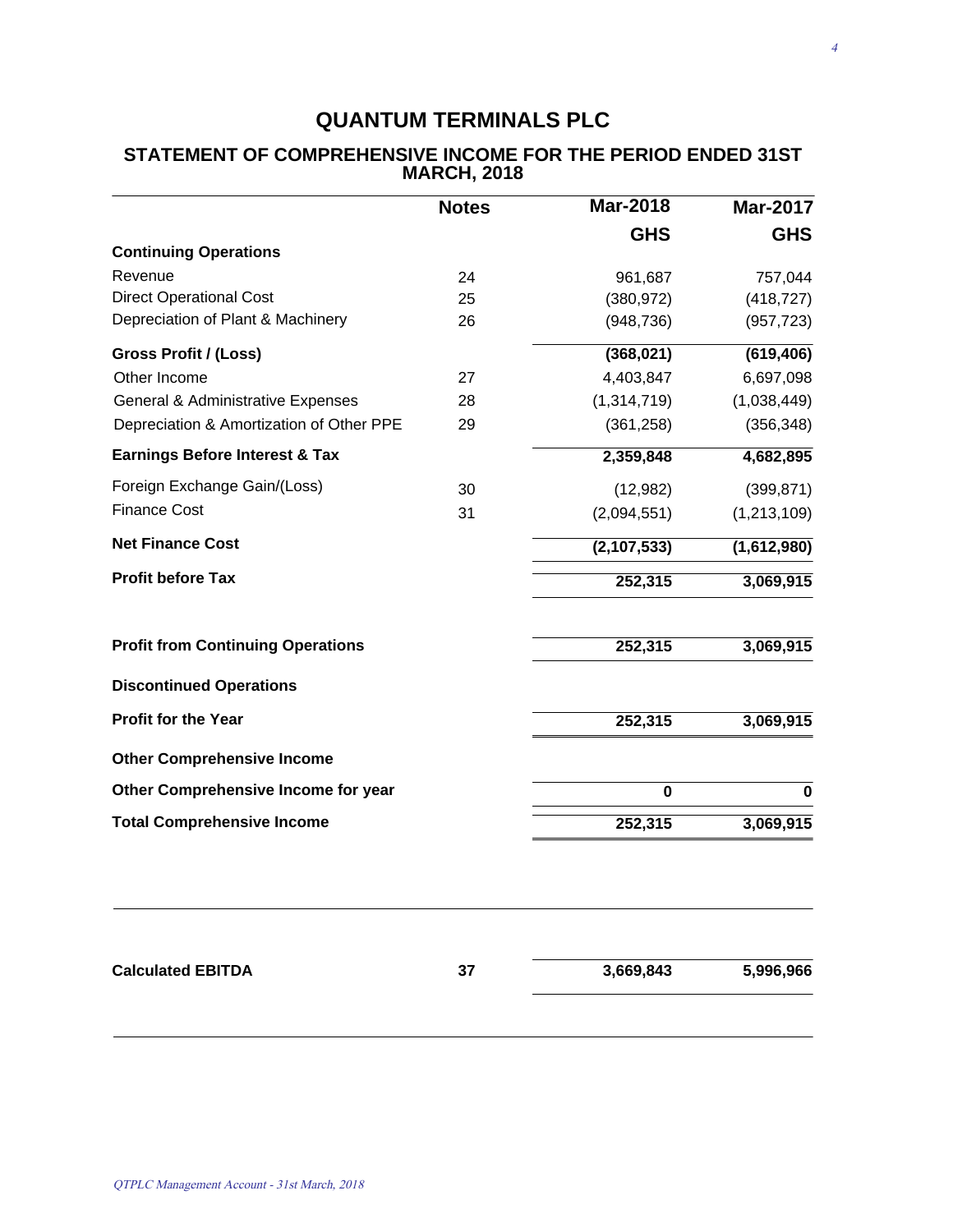### **STATEMENT OF CHANGES IN EQUITY FOR THE PERIOD ENDED 31ST MARCH, 2018**

| <b>THE COMPANY</b>                          | <b>Share Capital</b><br><b>GHS</b> | <b>Deposit for</b><br><b>Shares</b><br><b>GHS</b> | <b>Revaluation</b><br><b>Reserve</b><br><b>GHS</b> | <b>Retained</b><br><b>Earnings</b><br><b>GHS</b> | <b>Total</b><br><b>GHS</b> |
|---------------------------------------------|------------------------------------|---------------------------------------------------|----------------------------------------------------|--------------------------------------------------|----------------------------|
| As at 01/01/2018                            | 70,000,000                         | 47,292,758                                        | 31,456,151                                         | 35,431,052                                       | 184,179,961                |
| Profit for period                           |                                    |                                                   |                                                    | 252,315                                          | 252,315                    |
| Transfer Btw Rev. Reserve and Ret. Earnings |                                    |                                                   | (773, 961)                                         | 773,961                                          | 0                          |
| As at 31/03/2018                            | 70,000,000                         | 47,292,758                                        | 30,682,189                                         | 36,457,329                                       | 184,432,276                |
|                                             |                                    |                                                   |                                                    |                                                  |                            |
| As at 01/01/2017                            | 70,000,000                         | 35,100,000                                        | 34,551,995                                         | 14,439,229                                       | 154,091,224                |
| Profit for period                           |                                    |                                                   |                                                    | 3,069,915                                        | 3,069,915                  |
| Transfer Btw Rev. Reserve and Ret. Earnings |                                    |                                                   | (773, 961)                                         | 773,961                                          | $\mathbf 0$                |
| As at 31/03/2017                            | 70,000,000                         | 35,100,000                                        | 33,778,034                                         | 18,283,105                                       | 157, 161, 139              |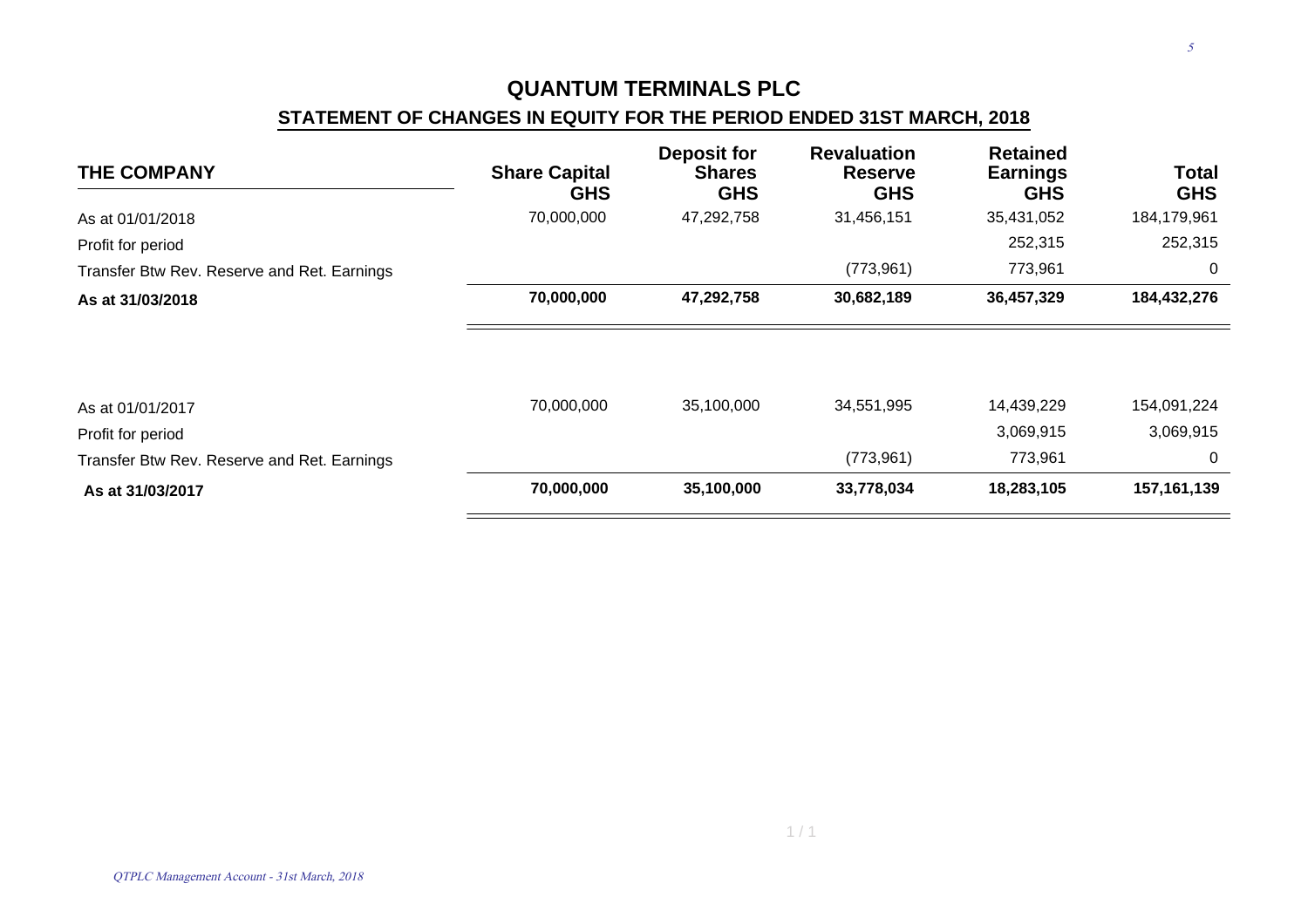# **QUANTUM TERMINALS PLC STATEMENT OF CASHFLOWS FOR PERIOD ENDED 31ST MARCH, 2018**

|                                                      | <b>Mar-2018</b><br><b>GHS</b> | <b>Mar-2017</b><br><b>GHS</b> |
|------------------------------------------------------|-------------------------------|-------------------------------|
| <b>Cash Generated from Operations:</b>               |                               |                               |
| Profit/(Loss) before tax from operations             | 252,315                       | 3,069,915                     |
| <b>Adjustments:</b>                                  |                               |                               |
| Depreciation                                         | 1,309,994                     | 1,314,071                     |
| <b>Exchange Gain/Loss</b>                            | 12,257                        | 462,270                       |
| Impairments                                          | 0                             | 0                             |
|                                                      | 1,574,566                     | 4,846,256                     |
| <b>Changes in working capital:</b>                   |                               |                               |
| <b>Accounts Payable</b>                              | 565,121                       | 436,984                       |
| <b>Accounts Receivable</b>                           | (504, 919)                    | 977,611                       |
| Inventory                                            | (31, 592)                     | (10, 625)                     |
| <b>Net Cash flow from Operations</b>                 | 1,603,176                     | 6,250,226                     |
| <b>Cash flow from Investing Activities:</b>          |                               |                               |
| <b>Net Related Party</b><br><b>Other Investments</b> |                               |                               |
| Property, Plant and Equipment                        | (284, 153)                    | (55, 755)                     |
| Work-In-Progress                                     | 99,335                        | (53, 371)                     |
| Net Cash used in investing                           | (184, 818)                    | (109, 126)                    |
| <b>Cash flow from Financing:</b>                     |                               |                               |
| Net Borrowings                                       | 25,848,386                    | (1,439,130)                   |
| Net Movement In Related Parties                      | (4,425,916)                   | (5,810,725)                   |
| <b>Net Cash flow from Financing</b>                  | 21,422,470                    | (7, 249, 855)                 |
| <b>Net Change in Cash and Cash Equivalents</b>       | 22,840,828                    | (1, 108, 755)                 |
| Net Exchange Loss/Gain                               | (12, 257)                     | (462, 270)                    |
| Actual Cash and Cash Equivalent At Beginning         | 48,781                        | 1,903,499                     |
| Restricted Cash at Beginning                         | 1,925,370                     | 1,860,690                     |
| Cash and Cash Equivalents at end of period           | 24,802,723                    | 2,193,164                     |
| <b>Analysis of Cash and Cash Equivalents</b>         |                               |                               |
| Restricted Cash @ March 31st                         | 24,256,337                    | 1,895,820                     |
| Actual Cash @ March 31st                             | 546,386                       | 297,344                       |
| <b>Cash and Bank Balances</b>                        | 24,802,723                    | 2,193,164                     |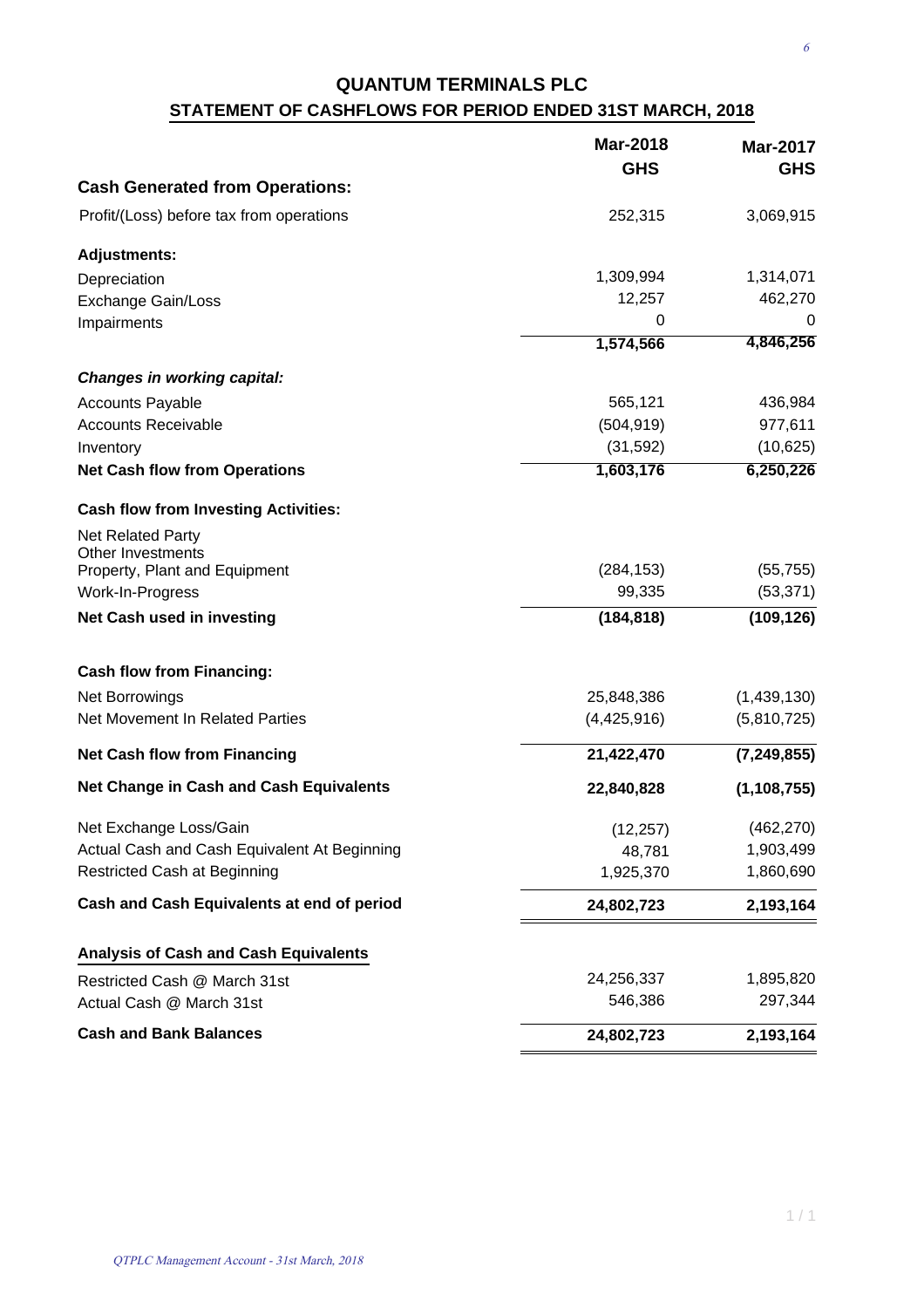#### **NOTES TO THE ACCOUNTS**

#### **1. REPORTING ENTITY**

Quantum Terminals PLC is incorporated in Ghana under the Companies Code 1963 (Act 179) as a Public Limited Liability Company, and is domiciled in Ghana.

### **2. BASIS OF PREPARATION**

#### a. **Statement of compliance**

These financial statements have been prepared in accordance with International Financial Reporting Standards (IFRSs) and in the manner required by the Companies Act, 1963 (Act 179).

#### b. **Basis of measurement**

The financial statements are prepared on the historical cost basis except for those financial instruments and property, plant and equipment measured at fair values.

#### c. **Functional and presentation currency**

The financial statements are presented in United States Dollars (US\$) which is the Company's functional and presentation currency. Except otherwise indicated, the financial information presented has been rounded off to the nearest Dollar.

#### d. **Use of estimates and judgments**

The preparation of financial statements in conformity with IFRS requires management to make estimates, judgements and assumptions that affect the application of policies and reported amounts of assets and liabilities, income and expenses. Estimates and underlying assumptions are based on historical experience and other factors that are believed to be reasonable under the circumstances, the results of which form the basis of making the judgements about carrying values of assets and liabilities that are not readily apparent from other sources. Actual results may differ from these estimates.

The estimates and underlying assumptions are reviewed on an ongoing basis. Revisions to accounting estimates are recognised in the period in which the estimates are revised, if the revision affects only that period, or in the period of the revision and future periods, if the revision affects both current and future periods.

#### **3. SIGNIFICANT ACCOUNTING POLICIES**

The accounting policies set out below have been applied consistently to all periods presented in these financial statements.

#### (a) **Foreign currency transactions**

Transactions in foreign currencies are translated into the functional currency (US\$) of the Company at exchange rates at the dates of the transactions.

Monetary assets and liabilities denominated in foreign currencies are translated to the functional currency at the exchange rates prevailing on the reporting date. Non-monetary assets and liabilities that are measured at fair value in a foreign currency are translated to the functional currency at the exchange rate when the fair value was determined. Foreign currency differences are generally recognised in profit or loss. Non-monetary  $QTPLC$  Management Account 4 11st March, 2018<br>Items that are measured based on historical cost in a foreign currency are not translated.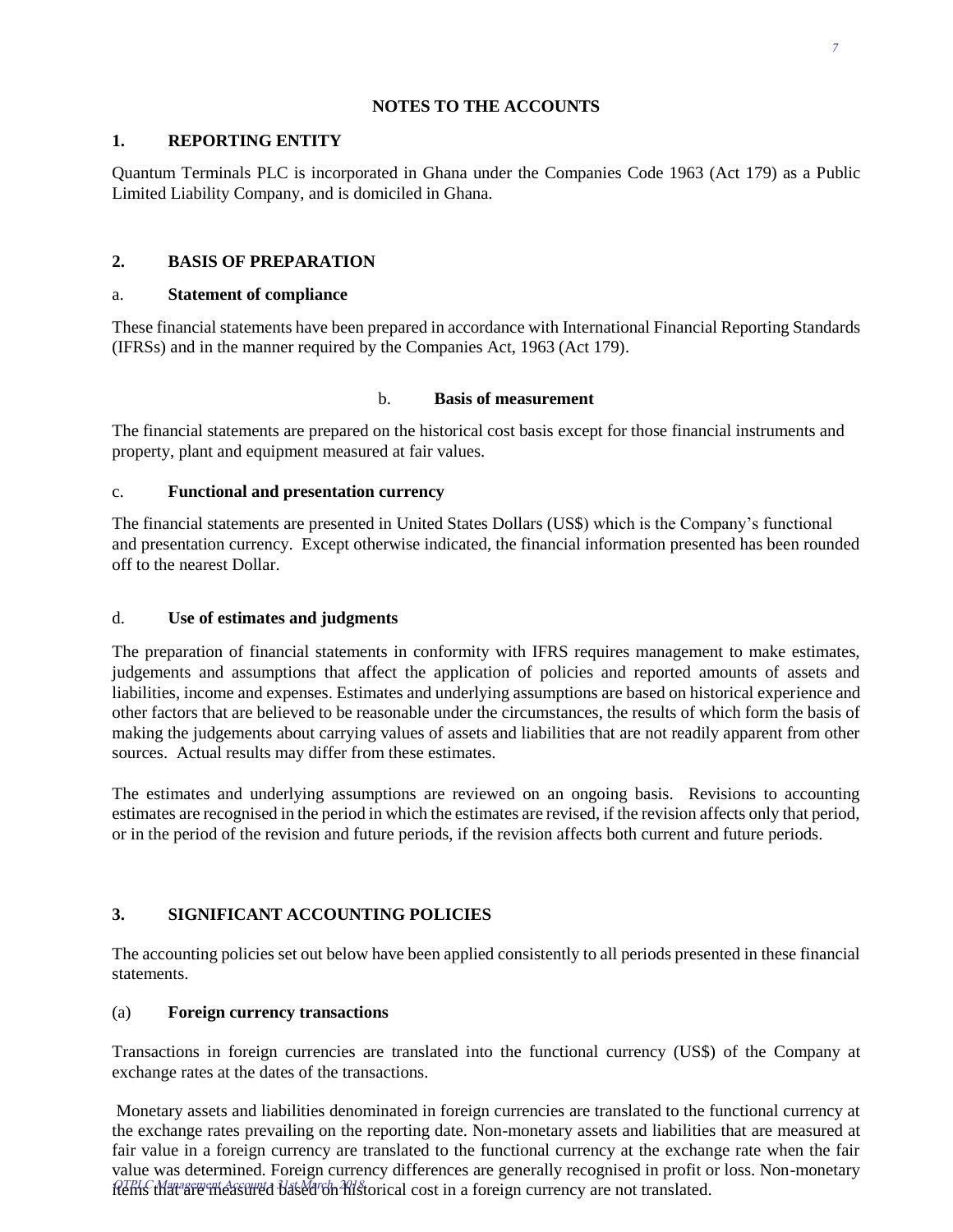#### (b) **Financial Instruments**

The Company classifies non-derivative financial assets into the following categories: loans and receivables.

The Company classifies non –derivative financial liabilities into the other financial liabilities category.

#### *(i) Non-derivative financial assets and liabilities – recognition and de-recognition*

The Company initially recognises loans and receivables on the date when they are originated. All other financial assets and financial liabilities are initially recognized on the trade date.

The Company derecognises a financial asset when the contractual rights to the cash flows from the asset expire, or it transfers the rights to receive the contractual cash flows in a transaction in which substantially all of the risks and rewards of ownership of the financial asset are transferred, or it neither transfers nor retains substantially all of the risk and rewards of ownership and does not retain control over the transferred asset. Any interest in such derecognized financial assets that is created or retained by the company is recognized as a separate asset or liability.

The company derecognises a financial liability when its contractual obligations are discharged or cancelled, or expire.

Financial assets and financial liabilities are offset and the net amount presented in the statement of financial position, when and only when, the Company has the legal right to offset the amounts and intends either to settle them on a net basis or to realise the asset and settle the liability simultaneously.

#### *(ii) Non-derivative financial assets – measurement*

#### *Loans and receivable*

Loans and receivables comprises trade receivables, amount due from related parties, cash and cash equivalents and other receivables.

These assets are initially recognised at fair value plus any directly attributable transaction costs. Subsequent to initial recognition, they are measured at amortised cost using the effective interest method.

#### *Cash and Cash equivalent*

In the statement of cash flows, cash and cash equivalents represent cash on hand, bank balances and shortterm investments.

#### *(iii) Non-derivative financial liabilities – measurement*

Non-derivative financial liabilities are initially recognized at fair values less any directly attributable transaction costs. Subsequent to initial recognition, these liabilities are measured at amortized cost using the effective interest rate method.

Other financial liabilities comprise loans and borrowings, trade payables and amount due to related parties.

#### *(iv) Share capital (Stated capital)*

#### *Ordinary Shares*

Proceeds from issue of ordinary shares are classified as equity. Incremental costs directly attributable to the  $\Omega$ TPLC Management Accounts, 31st March, 2018<br>SSue of ordinary shares, het of any tax effects are recognized as a deduction from equity.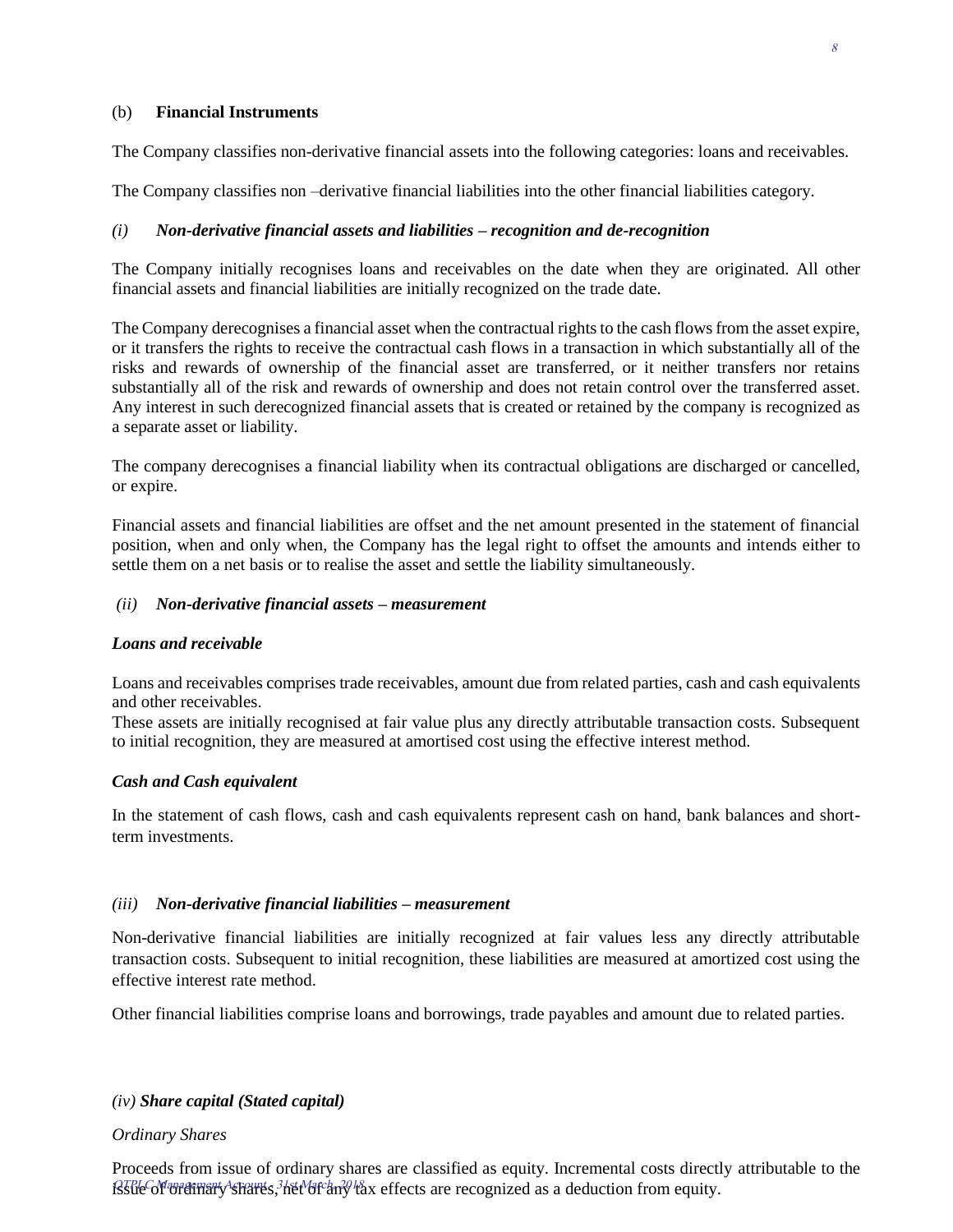#### (c) **Impairment**

#### *(i) Financial assets*

A financial asset is considered impaired if objective evidence indicates that one or more events have had a negative effect on the estimated future cash flows of that asset.

Objective evidence that financial assets are impaired includes default or delinquency by a debtor, restructuring of an amount due to the Company on terms that the Company would not consider otherwise, indications that a debtor will enter bankruptcy, adverse changes in the payment status of borrowers, and economic conditions that correlate with defaults.

An impairment loss in respect of a financial asset measured at amortised cost is calculated as the difference between its carrying amount, and the present value of the estimated future cash flows discounted at the asset's original effective interest rate. Losses are recognised in profit or loss and reflected in an allowance account against loans and receivables. Interest on the impaired asset, where applicable, continues to be recognised. When an event occurring after the impairment was recognised causes the amount of impairment loss to decrease, the decrease in impairment loss is reversed through profit and loss.

The Company considers evidence of impairment for these assets at both an individual asset and a collective level. All individually significant assets are individually assessed for impairment. Those found not to be impaired are then collectively assessed for any impairment that has been incurred but not yet individually identified. Assets that are not individually significant are collectively assessed for impairment. Collective assessment is carried out by grouping together assets with similar risk characteristics.

All impairment losses are recognised in profit or loss. An impairment loss is reversed if the reversal can be related objectively to an event occurring after the impairment loss was recognised.

#### *(ii) Non-financial assets*

The carrying amounts of the Company's non-financial assets are reviewed at each reporting date to determine whether there is any indication of impairment. If any such indication exists then the asset's recoverable amount is estimated.

#### (d) **Property, Plant and Equipment**

#### *(i) Recognition and measurement*

Items of property, plant and equipment are measured at revalued amounts less accumulated depreciation and any accumulated impairment losses.

The cost of self-constructed assets includes the cost of materials and direct labour, capitalised borrowing costs and any other costs directly attributable to bringing the asset into a working condition for its intended use. Purchased software that is integral to the functionality of the related equipment is capitalised as part of that equipment.

When parts of an item of property, plant and equipment have different useful lives they are accounted for as separate items (major components) of property, plant, and equipment.

Any gain or loss on the disposal of an item of property, plant and equipment is recognised in profit or loss as other income.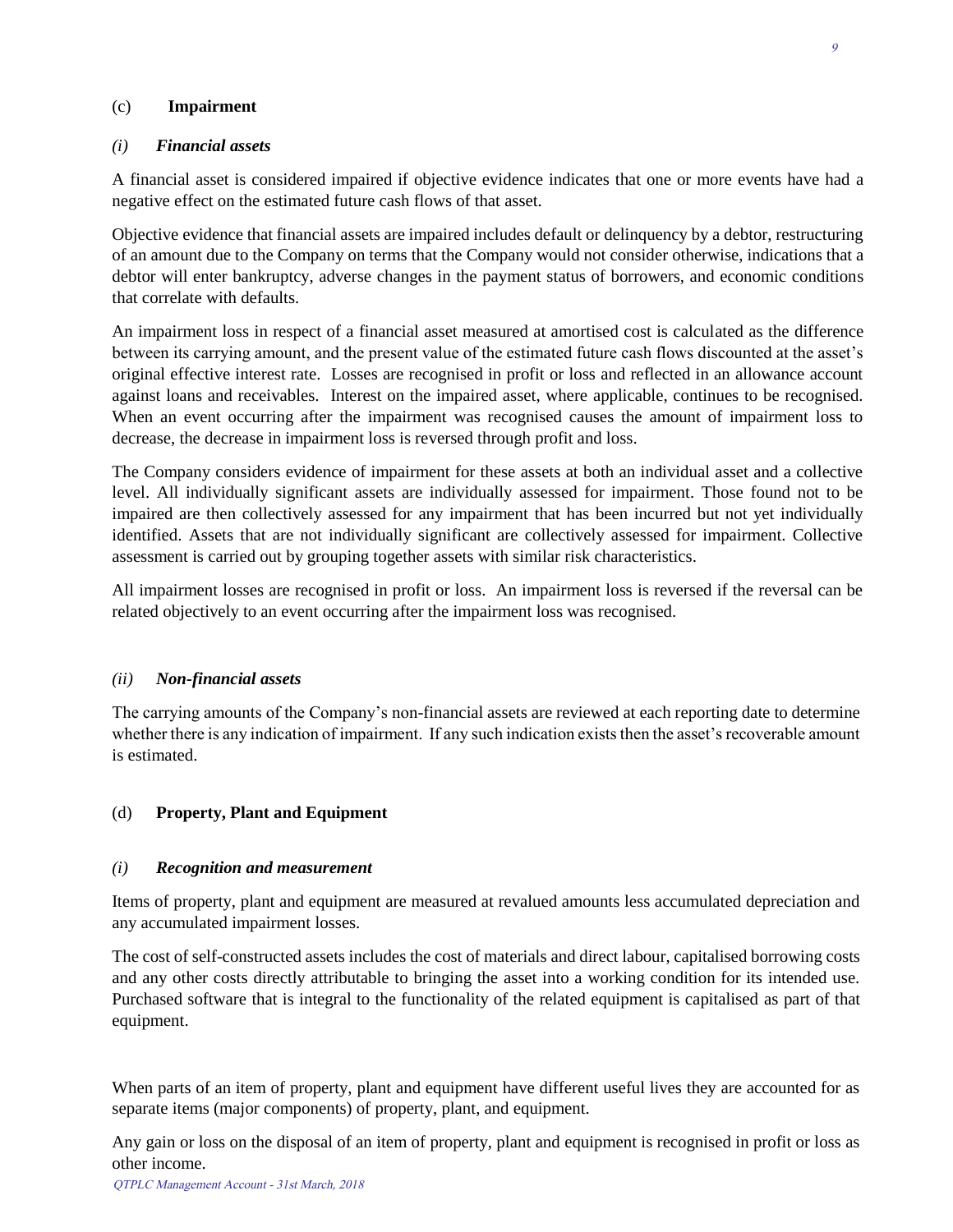#### *(ii) Subsequent costs*

The cost of replacing part of an item of plant and equipment is recognised in the carrying amount of the item if it is probable that the future economic benefits embodied within the part will flow to the Company and its cost can be measured reliably. The costs of the day-to-day servicing of property, plant and equipment are recognised in profit or loss, as incurred.

#### *(iii) Depreciation*

Depreciation is calculated over the depreciable amount, which is the cost of an asset or other amount substituted for cost, less its residual value.

Depreciation is recognised in profit or loss on a straight-line basis over the estimated useful lives of each part of an item of property, plant and equipment. Leased assets are depreciated over the shorter of the lease term and their useful lives.

The depreciation rates used for each significant class of plant and equipment are as follows:

| Land and Buildings            | 50 years    |
|-------------------------------|-------------|
| Motor Vehicle                 | 3 years     |
| <b>Furniture and Fittings</b> | 2-5 years   |
| Land under Development (CWIP) | nil         |
| Civil Works                   | 10-50 years |
| Plant and Machinery           | 2-25 years  |

Depreciation methods, useful lives, and residual values are reassessed at each reporting date and adjusted if appropriate.

#### (e) **Revenue**

Revenue is measured at the fair value of the consideration received or receivable, net of sales taxes, returns, discounts, and other similar deductions.

The Company is involved in the storage of LPG. The Company recognizes revenue upon receipt if LPG into its storage tanks.

The transfer of risks and rewards occurs when the product is loaded onto to the storage tanks.

#### (f) **Income tax**

Income tax expense comprises current and deferred tax. It is recognised in profit or loss except to the extent that it relates to a business combination, or items recognised directly in equity or in other comprehensive income.

#### *(i) Current tax*

Current tax is the expected tax payable or receivable on the taxable income or loss for the year, using tax rates enacted or substantively enacted at the reporting date, and any adjustment to tax payable in respect of previous years.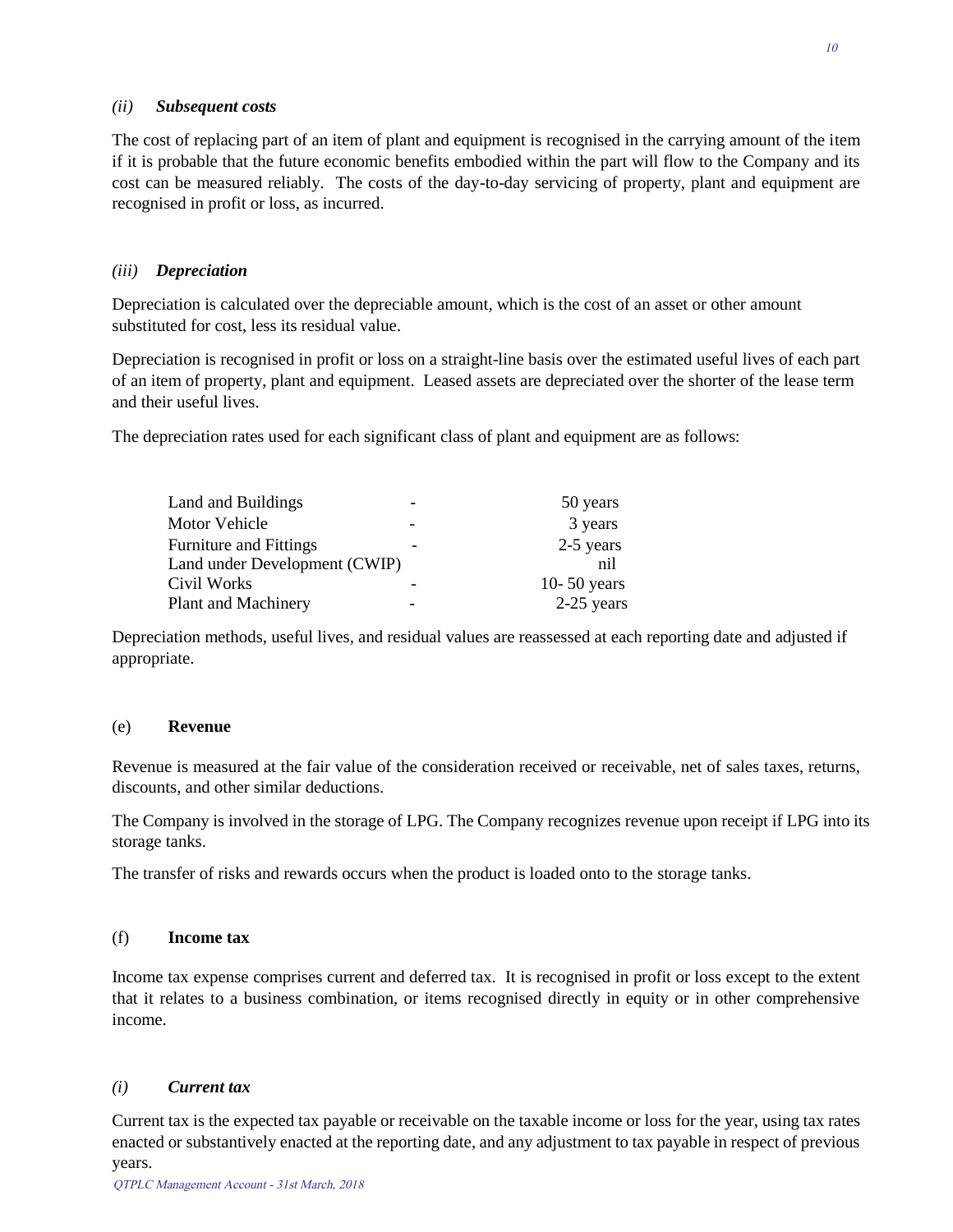#### *(ii) Deferred tax*

Deferred tax is recognised in respect of temporary differences between the carrying amounts of assets and liabilities for financial reporting purposes and the amounts used for taxation purposes. Deferred tax is not recognised for temporary differences on the initial recognition of assets or liabilities in a transaction that is not a business combination and that affects either accounting nor taxable profit or loss.

The measurement of deferred tax reflects the tax consequences that would follow the manner in which the Company expects, at the end of the reporting period, to recover or settle the carrying amount of its assets and liabilities

Deferred tax is measured at the tax rates that are expected to be applied to temporary differences when they reverse, using tax rates enacted or substantively enacted at the reporting date. Deferred tax assets and liabilities are offset if there is a legally enforceable right to offset current tax liabilities and assets, and they relate to taxes levied by the same tax authority.

A deferred tax asset is recognized for unused tax losses, tax credits and deductible temporary differences, to the extent that it is probable that future taxable profits will be available against which they can be utilized. Deferred tax assets are reviewed at each reporting date and are reduced to the extent that it is no longer probable that the related tax benefit will be realized.

#### *IFRS 9 Financial Instruments*

On 24 July 2014, the IASB issued the final IFRS 9 Financial Instruments Standard, which replaces earlier versions of IFRS 9 and completes the IASB's project to replace IAS 39 Financial Instruments: Recognition and Measurement.

This standard will have a significant impact on the Company, which will include changes in the measurement bases of the Company's financial assets to amortized cost, fair value through other comprehensive income or fair value through profit or loss. Even though these measurement categories are similar to IAS 39, the criteria for classification into these categories are significantly different. In addition, the IFRS 9 impairment model has been changed from an "incurred loss" model from IAS 39 to an "expected credit loss" model, which is expected to increase the provision for bad debts recognized in the Group.

The standard is effective for annual periods beginning on or after 1 January 2018 with retrospective application, early adoption is permitted.

#### (g) **Determination of Fair Values**

Some of the Company's accounting policies and disclosures require the determination of fair value, for both financial and non-financial assets and liabilities. The Company regularly reviews significant unobservable inputs and valuation adjustments. When measuring the fair value of an asset or liability, the Company uses market observable data as far as possible. Fair values are categorized into different levels in fair value hierarchy based on the inputs used in the valuation techniques as follows:

Level 1: quoted prices (unadjusted) in active markets for identical assets or liabilities.

Level 2: inputs other than quoted prices included in Level 1 that are observable for the asset or liability, QTPEtther directly (i.e. as prices) or indirectly (i.e. derived from prices).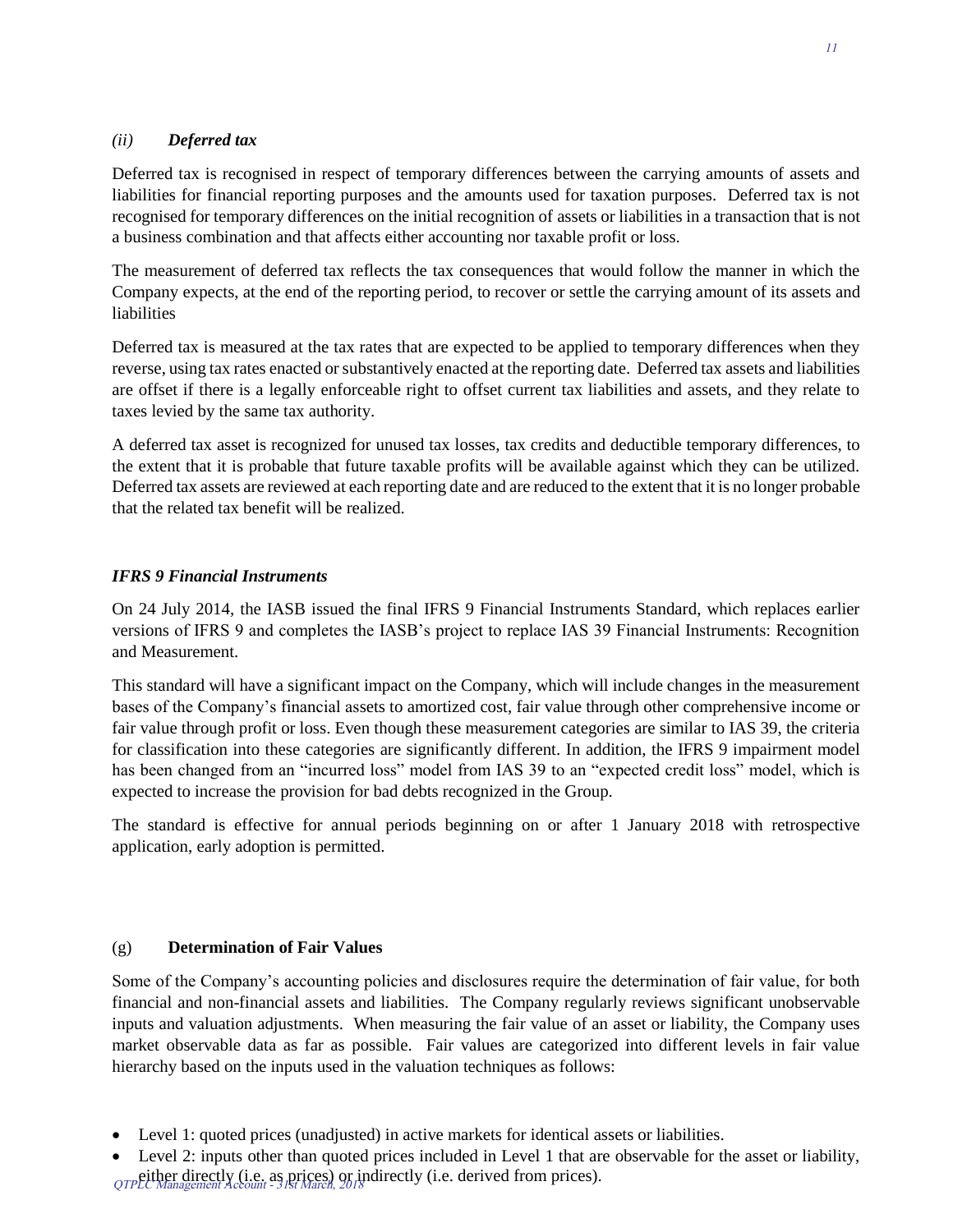- Level 3: inputs for the asset and liability that are not based on observable market data (unobservable inputs).
- If inputs used to measure the fair value of an asset or a liability might be categorized in different levels of the fair value hierarchy, then the fair value measurement is categorized in its entirety in the same level of the fair value hierarchy as the lowest level input that is significant to the entire measurement.
- The Company recognized transfers between levels of the fair value hierarchy at the end of the reporting period during which the change has occurred.
- Further information about the assumptions made in determining fair values is included in note 24 financial instrument – fair value and risk management.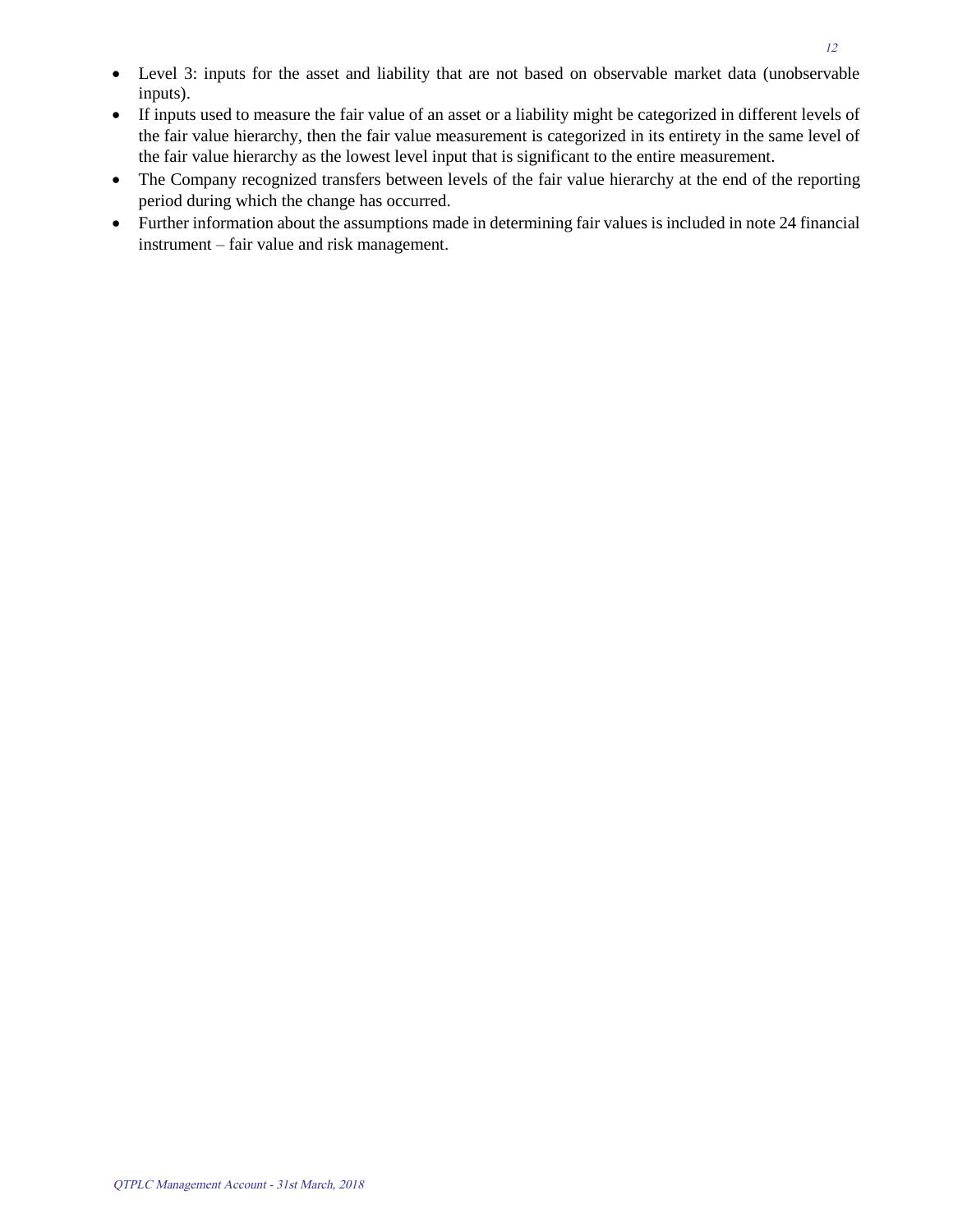| <b>SCHEDULE</b> |                                      | <b>Mar-2018</b><br><b>GHS</b> | <b>Mar-2017</b><br><b>GHS</b> |
|-----------------|--------------------------------------|-------------------------------|-------------------------------|
| 5               | <b>Property, Plant and Equipment</b> |                               |                               |
|                 | <b>Civil Works</b>                   | 38,599,658                    | 38,434,844                    |
|                 | Depn-Civil Works                     | (2,314,548)                   | (1,496,051)                   |
|                 | Depn-Land and Buiding                | (495, 478)                    | (320, 396)                    |
|                 | Depn-Motor Vehicles                  | (557, 012)                    | (557, 012)                    |
|                 | Depn-Office Equipment                | (1, 219, 951)                 | (772, 318)                    |
|                 | Depn-Plant and Machinery             | (10,888,821)                  | (7, 101, 910)                 |
|                 | Land and Buildings                   | 10,033,441                    | 12,869,073                    |
|                 | <b>Motor Vehicles</b>                | 557,013                       | 557,013                       |
|                 | <b>Office Equipment</b>              | 1,677,014                     | 1,592,583                     |
|                 | <b>Plant and Machinery</b>           | 43,899,657                    | 43,789,703                    |
|                 | <b>Undeveloped Lands</b>             | 0                             | 11,760,498                    |
|                 |                                      | 79,290,973                    | 98,756,028                    |
| 6               | <b>Work-In-Progress</b>              |                               |                               |
|                 | <b>Assets Work-in-Progress</b>       | 1,535,985                     | 0                             |
|                 | <b>Construction Work-In-Progress</b> | 0                             | 160,332                       |
|                 |                                      | 1,535,985                     | 160,332                       |
| 7               | <b>Project Development Cost</b>      |                               |                               |
|                 | Projt. Consultancy Services          | 0                             | 313,082                       |
|                 | Projt. Engineering Design            | 0                             | 53,371                        |
|                 | Projt. Environmental Investigation   | 0                             | 93,150                        |
|                 | Projt. Finance Cost                  | $\mathbf 0$                   | 106                           |
|                 | Projt. Geo Technical Services        | 0                             | 87,431                        |
|                 | Projt. Insurance                     | 0                             | 12,617                        |
|                 | Projt.Land Survey Services           | 21,000                        | 47,031                        |
|                 | Projt. Licenses, Permit & Fees       | 0                             | 30,894                        |
|                 | Projt. Rent & Rates                  | 0                             | 8,100                         |
|                 | Projt. Security Services             | $\mathbf 0$                   | 17,784                        |
|                 | Projt. Travels & General Expenses    | 0                             | 368,837                       |
|                 |                                      | 21,000                        | 1,032,401                     |
| 8               | <b>Investments</b>                   |                               |                               |
|                 | Deposit for Equity Investment        | 0                             | 46,100,000                    |
|                 | Investment In Subsidiaries Equity    | 0                             | 53,290,000                    |
|                 |                                      | 0                             | 99,390,000                    |
| 9               | Inventory                            |                               |                               |
|                 | <b>Fuel Stock</b>                    | 59,641                        | 52,218                        |
|                 | <b>LPG</b>                           | 0                             | $\boldsymbol{0}$              |

 $2/4$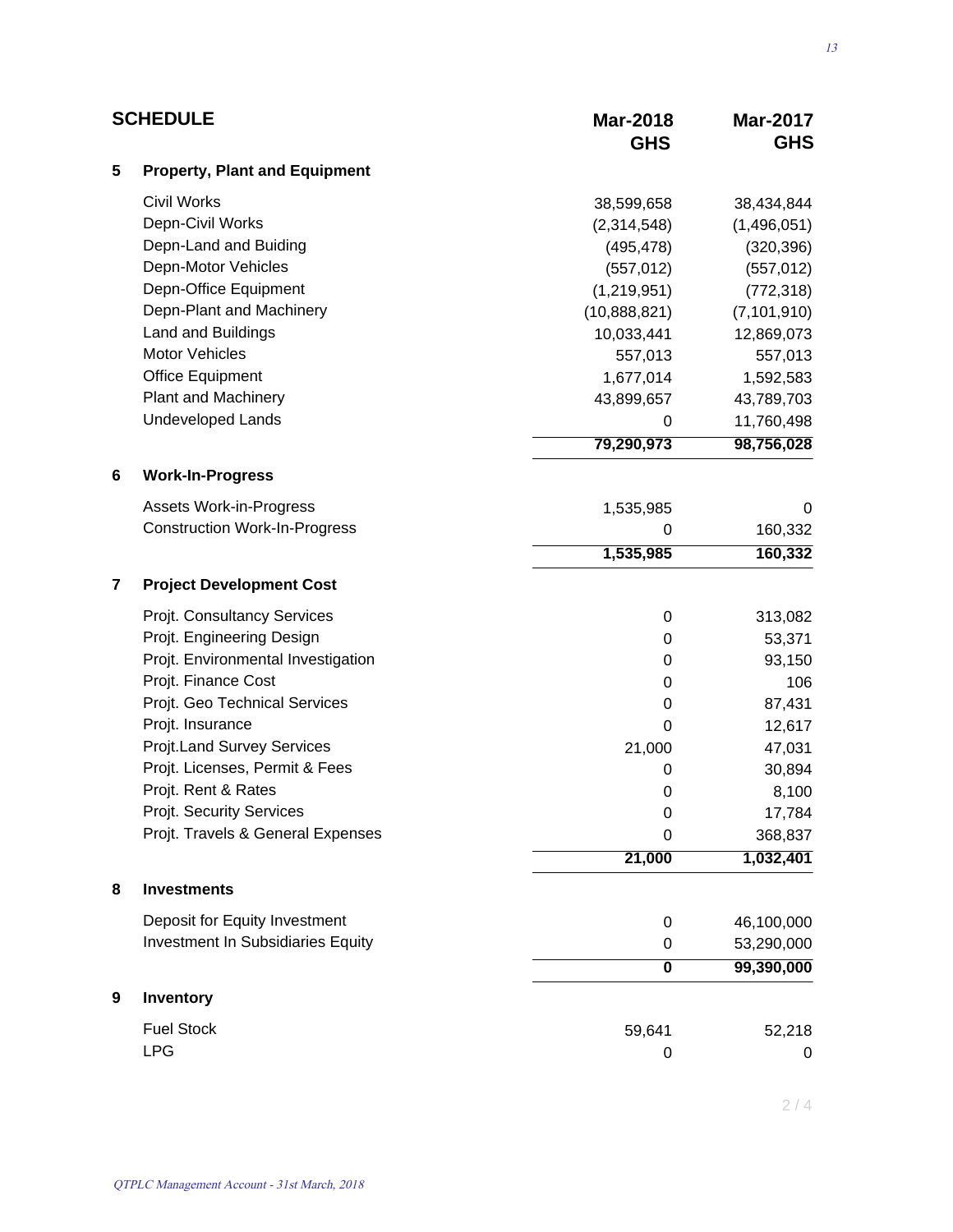|    | Spare Parts & Tools                           | 15,900     | 19,441     |
|----|-----------------------------------------------|------------|------------|
|    |                                               | 75,541     | 71,659     |
| 10 | <b>Restricted Cash</b>                        |            |            |
|    | <b>SCB Bond Escrow Account</b>                | 17,682,948 | 0          |
|    | SCB & EAIF Debt Service Account- USD          | 5,973,389  | 1,295,820  |
|    | <b>SCB Facility Debt Service Account- GHS</b> | 600,000    | 600,000    |
|    |                                               | 24,256,337 | 1,895,820  |
| 11 | <b>Trade Receivables</b>                      |            |            |
|    | <b>Product Receivables</b>                    | 0          | 182,984    |
|    | Throughput & Dev't Support Receivable         | 2,052,131  | 1,271,543  |
|    |                                               | 2,052,131  | 1,454,527  |
| 12 | <b>Other Receivables</b>                      |            |            |
|    | <b>Account Receivables</b>                    | 141,613    | 1,246,867  |
|    | <b>Staff Receivales</b>                       | 107,052    | 68,252     |
|    | <b>Tax Asset</b>                              | 370,672    | 351,429    |
|    |                                               | 619,337    | 1,666,548  |
| 13 | <b>Prepayments</b>                            |            |            |
|    | Insurance Prepaid                             | 187,303    | 128,755    |
|    | License Prepaid                               | 52,946     | 62,763     |
|    | <b>Prepaid Transaction Cost</b>               | 3,896,714  | (0)        |
|    | <b>Rent Prepaid</b>                           | 71,815     | 64,603     |
|    |                                               | 4,208,779  | 256,121    |
| 14 | <b>Cash and Bank</b>                          |            |            |
|    | Cal Bank                                      | 29         | 2,091      |
|    | Cash                                          | 15,644     | 77,431     |
|    | <b>First Atlantic Bank</b>                    | 1,552      | 87,254     |
|    | <b>Guaranty Trust Bank</b>                    | 200        | 104,725    |
|    | Stanbic Bank                                  | 30,704     | 0          |
|    | <b>Standard Chartered Bank</b>                | 498,258    | 25,843     |
|    |                                               | 546,386    | 297,344    |
| 15 | <b>Project, Trade And Other Payables</b>      |            |            |
|    | <b>Accounts Payables</b>                      | 2,102,624  | 2,113,539  |
|    | <b>General Funds</b>                          | 74,763     | 135,147    |
|    | Loan Interest Payable                         | 609,231    | 282,125    |
|    | Other Trade Payables                          | 0          | 14,411,503 |
|    | <b>Product Payables</b>                       | 0          | 0          |
|    | <b>Project Payables</b>                       | 234,199    | 279,181    |
|    | <b>Statutory Payables</b>                     | 5,311,460  | 122,721    |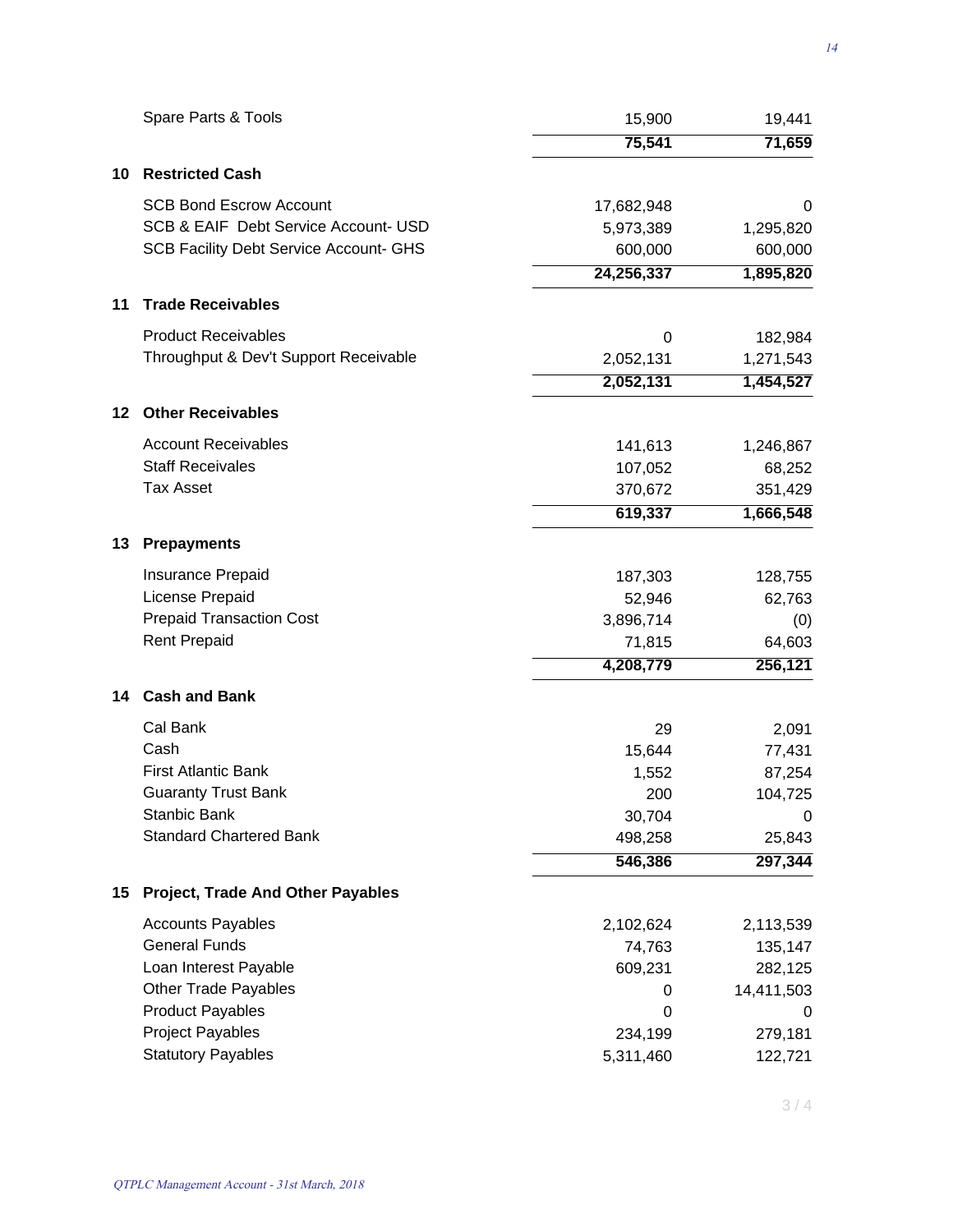|    |                                               | 8,332,277   | 17,344,215 |
|----|-----------------------------------------------|-------------|------------|
| 16 | <b>Short-Term Loans</b>                       |             |            |
|    | Short-Term Bank Loan-GHS                      | 0           | 1,800,000  |
|    | Short-Term Bank Loan-USD                      | 0           | 3,887,460  |
|    |                                               | 0           | 5,687,460  |
| 17 | <b>Long-Term Debt</b>                         |             |            |
|    | <b>GFIM 10-Year Bond</b>                      | 45,000,000  | 0          |
|    | <b>GFIM Bond Transaction Cost Unamortized</b> | (1,823,284) | 0          |
|    | <b>SCB Loan Facility - GHS</b>                | O           | 5,400,000  |
|    | <b>SCB Loan Facility - USD</b>                | 0           | 11,662,380 |
|    |                                               | 43,176,716  | 17,062,380 |
| 18 | <b>Deferred Liabilities</b>                   |             |            |
|    | Deferred Tax Liability                        | 13,947,850  | 13,524,754 |
|    |                                               | 13,947,850  | 13,524,754 |
| 19 | <b>Related Party Receivable</b>               |             |            |
|    | Intercompany Receivables                      | 137,282,651 | 10,856,201 |
|    |                                               | 137,282,651 | 10,856,201 |
| 20 | <b>Related Party Payable</b>                  |             |            |
|    | Intercompany Payables (GHS)                   | (0)         | 5,057,032  |
|    |                                               | (0)         | 5,057,032  |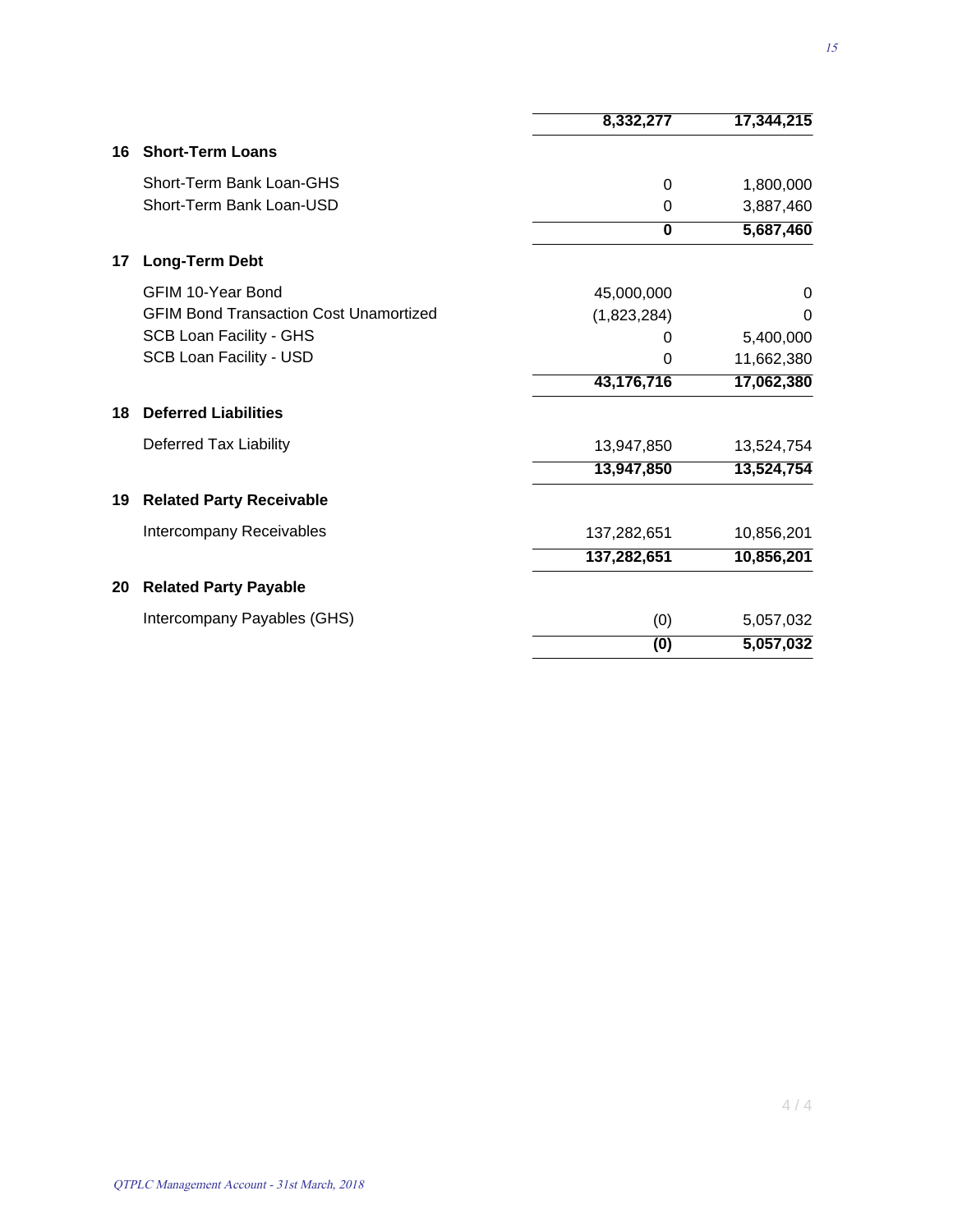### **SCHEDULE FOR INTERCOMPANY RECEIVABLES AND PAYABLES DETAILS**

|    |                                  | <b>Mar-2018</b> | <b>Mar-2017</b> |
|----|----------------------------------|-----------------|-----------------|
| 19 | <b>Related Party Receivables</b> |                 |                 |
|    | Quantum Gas Terminals Ltd        |                 | 6,253,409       |
|    | Quantum Oil Terminals Ltd        |                 | 4,602,791       |
|    | The Quantum Terminals Group Ltd  | 137,282,651     |                 |
|    |                                  | 137,282,651     | 10,856,201      |
|    |                                  |                 |                 |
|    |                                  |                 |                 |

#### **20 Related Party Payables**

| The Quantum Group Ltd | 5,057,032 |
|-----------------------|-----------|
|                       | 5,057,032 |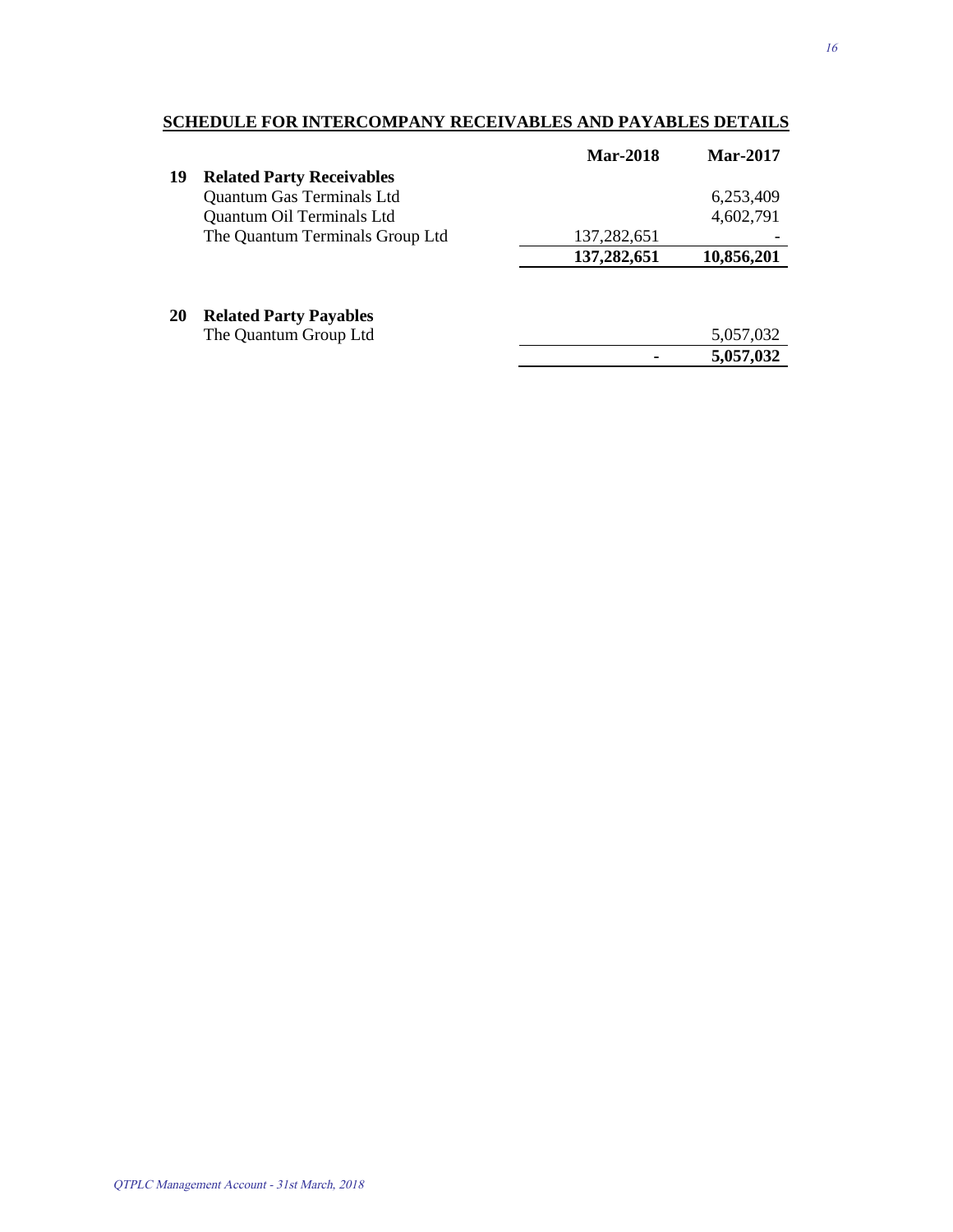|    | <b>SCHEDULE</b>                               | <b>Mar-2018</b><br><b>GHS</b> | <b>Mar-2017</b><br><b>GHS</b> |
|----|-----------------------------------------------|-------------------------------|-------------------------------|
| 24 | <b>Revenue</b>                                |                               |                               |
|    | <b>Throughput Fees</b>                        | 961,687                       | 757,044                       |
|    |                                               | 961,687                       | 757,044                       |
| 25 | <b>Direct Operational Cost</b>                |                               |                               |
|    | Direct Meals & canteen                        | 61,742                        | 63,744                        |
|    | <b>Direct Staff Cost</b>                      | 258,445                       | 242,148                       |
|    | <b>Direct Utilities</b>                       | 58,531                        | 90,835                        |
|    | <b>Other Direct Cost</b>                      | 2,254                         | 22,000                        |
|    |                                               | 380,972                       | 418,727                       |
| 26 | <b>Depreciation of Plant &amp; Machinery</b>  |                               |                               |
|    | Depreciation of Plant & Machinery             | 948,736                       | 957,723                       |
|    |                                               | 948,736                       | 957,723                       |
| 27 | <b>Other Income</b>                           |                               |                               |
|    | <b>Development Support</b>                    | 4,247,450                     | 6,355,487                     |
|    | Interest Income                               | 5,503                         | 53,307                        |
|    | <b>Residual Gas</b>                           | 150,895                       | 288,304                       |
|    |                                               | 4,403,847                     | 6,697,098                     |
| 28 | <b>General &amp; Administrative Expenses</b>  |                               |                               |
|    | <b>Business Dev't &amp; Donations Expense</b> | 0                             | 15,000                        |
|    | <b>Communication Services</b>                 | 5,327                         | 5,166                         |
|    | <b>Consultancy Services</b>                   | 152,844                       | 84,648                        |
|    | <b>Corporate Social Responsibility (CSR)</b>  | 11,746                        | 12,541                        |
|    | <b>Fuel Expeneses</b>                         | 30,272                        | 32,636                        |
|    | <b>General Office Expenses</b>                | 82,228                        | 91,351                        |
|    | Health and Safety                             | 50,811                        | 67,780                        |
|    | <b>Indirect Staff Cost</b>                    | 287,511                       | 262,479                       |
|    | <b>Indirect Staff Meals and Canteen</b>       | 56,330                        | 49,632                        |
|    | <b>Insurance Expense</b>                      | 76,876                        | 52,147                        |
|    | <b>IT Service Charge</b>                      | 89,653                        | 88,205                        |
|    | Licenses & Fees                               | 20,056                        | 17,171                        |
|    | <b>Registrations &amp; Documentations</b>     | 0                             | 5,000                         |
|    | <b>Rent and Rates</b>                         | 27,501                        | 29,064                        |
|    | Repairs & Maintenance Expense                 | 131,826                       | 95,679                        |
|    | <b>Security Services</b>                      | 76,348                        | 68,318                        |
|    | Training & Development                        | 55,492                        | 643                           |
|    | <b>Travel and Accommodation Expenses</b>      | 108,233                       | 32,630                        |
|    | <b>Utilities</b>                              | 51,665                        | 28,358                        |
|    |                                               | 1,314,719                     | 1,038,449                     |